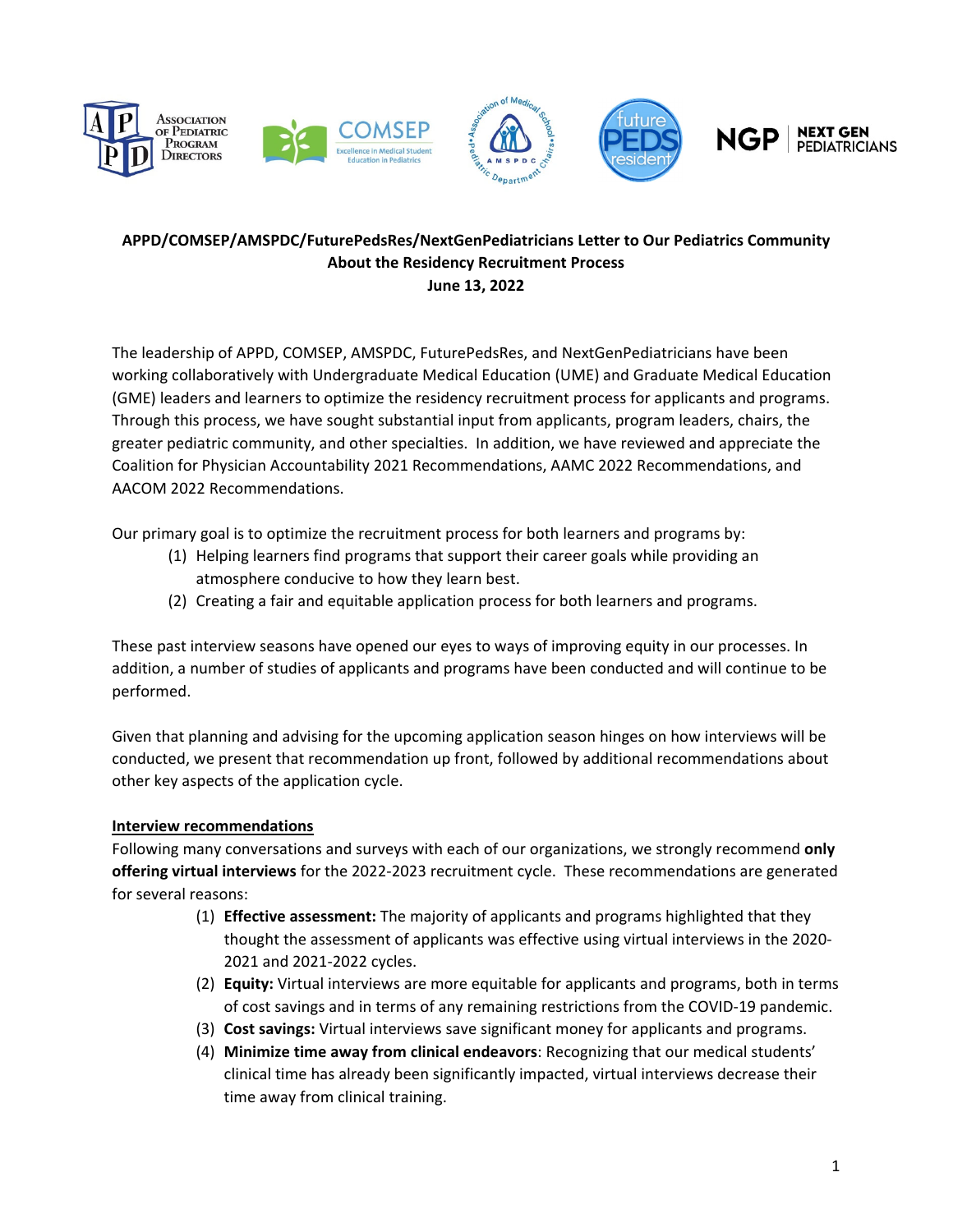(5) **Environmental impact:** Virtual interviews will decrease the environmental impact of travel (Donahue, JGME 2021).

Virtual interviews should be used for all applicants, including local ones, to have a more equitable process. In addition, programs should follow all institutional rules set by their DIOs regardless of any other recommendations.

## **In‐Person Second Looks**

Offering in‐person second looks can put undue pressure and economic burden on applicants and extend the interview season for both applicants and programs. For the 2022-2023 application cycle, we recommend programs **do not host or participate in in‐person second looks.**

As alternatives to in‐person visits:

- 1. Programs may provide information about the surrounding area. Applicants have asked for guides/recommendations for applicants to get to know the region/city/area on their own.
- 2. Programs may hold virtual sessions.

**If an applicant reaches out to meet during the recruitment process, then we recommend that program leaders not meet in person with the applicant**.

### **Commitment to continuing to study and learn what is best for pediatrics**

There are many studies in progress to understand virtual and in person interviews. We will continue to review this data as it is available to recommend what is best for the applicants and programs in pediatrics for subsequent years.

*In addition, we have developed the following recommendations for applicants and programs to adopt and incorporate into their recruitment planning processes.* 

## **Information for students:**

You have chosen an outstanding field dedicated to the health and well-being of children. Our program leaders are here to help you navigate this process!

- (1) General considerations for the 2022‐2023 application cycle:
	- a. We recognize that you have had variable clinical, research, advocacy, and other extracurricular experiences due to the impacts of COVID‐19.
	- b. With the goal of developing a more diverse workforce to meet the needs of our children, families, and communities, we have provided program directors with guidance on how to perform a holistic review of applicants.
	- c. Please see the following recommendations to residency programs as indicative of our commitment to you, the future pediatric residents, and to the children and families you will serve throughout your careers.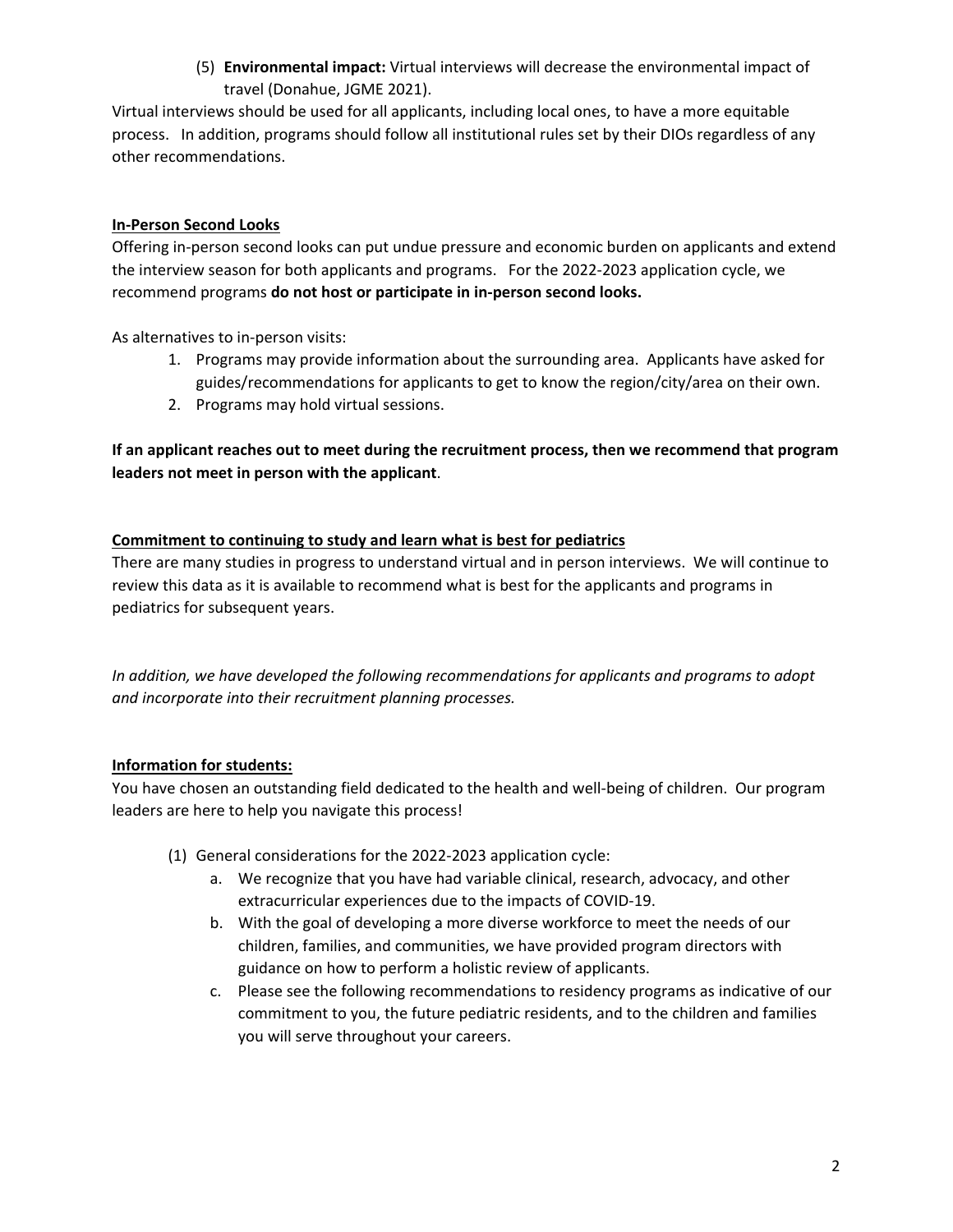- (2) Away Rotations:
	- a. We want to highlight that applicants in pediatrics do not need to do an away rotation to be considered seriously by programs.
	- b. We anticipate most pediatric programs will continue to offer away rotations for those students who choose to pursue one.
	- c. A number of pediatric programs have developed funded visiting rotations for underrepresented in medicine (UIM) allopathic and osteopathic students: https://www.appd.org/careers‐opportunities/urim‐opportunities/
- (3) Learning about programs:
	- a. APPD + FuturePedsRes will offer the #PedsMatch23 Webinar Series featuring all of our programs again this June‐August. Webinars will include (1) general recommendations for applying, (2) regional reviews of programs, (3) session for osteopathic students, and (4) session for international medical graduates. For more information, please see: https://www.appd.org/resources‐programs/recruitment/ or www.futurepedsres.com/pedsmatch2023
	- b. NextGen Pediatricians (NGP) is a national virtual mentoring and residency preparation program that provides guidance to underrepresented in medicine (UIM) applicants applying into pediatrics or any combined pediatrics program. The organization hosts monthly webinars to assist these applicants with all aspects of the residency applications process, provides 1:1 virtual mentorship with residents/fellows/attendings, and NGP Office Hours to provide guidance unique to individual applicants. For more information, please see the following opportunities for students to connect with NGP:
		- 1. Email: nextgenpediatricians@gmail.com
		- 2. Social Media: @NextGenPeds (Twitter and Instagram)
	- c. Program websites are another great way to learn about programs.
	- d. Additional information can be found at FREIDA
	- e. Program‐sponsored virtual information sessions and social "Meet and Greets": in addition to the webinars mentioned above some programs may offer virtual information sessions addressing general or specific aspects of their program to highlight throughout the application season.
- (4) Number of programs:
	- a. We recognize that applicants often look for guidance on how many programs to apply to per specialty. The current evidence for pediatrics residency programs is included below. However, it is important to recognize that the following studies only take into account some, but not all, of the important aspects of a pediatrics residency application. Therefore, **our strongest recommendation is that students should discuss their individual applications with their advisors prior to submission**.
	- b. The AAMC site "Apply Smart" provides data to consider when **applying** to residency programs: https://students‐residents.aamc.org/applying‐ residency/filteredresult/apply‐smart‐data‐consider‐when‐applying‐residency/
	- c. Data from 2022 NRMP Charting the Outcomes will help students and pediatric advisors assess how an individual student's application characteristics will affect their likelihood of matching: https://www.nrmp.org/main‐residency‐match‐data/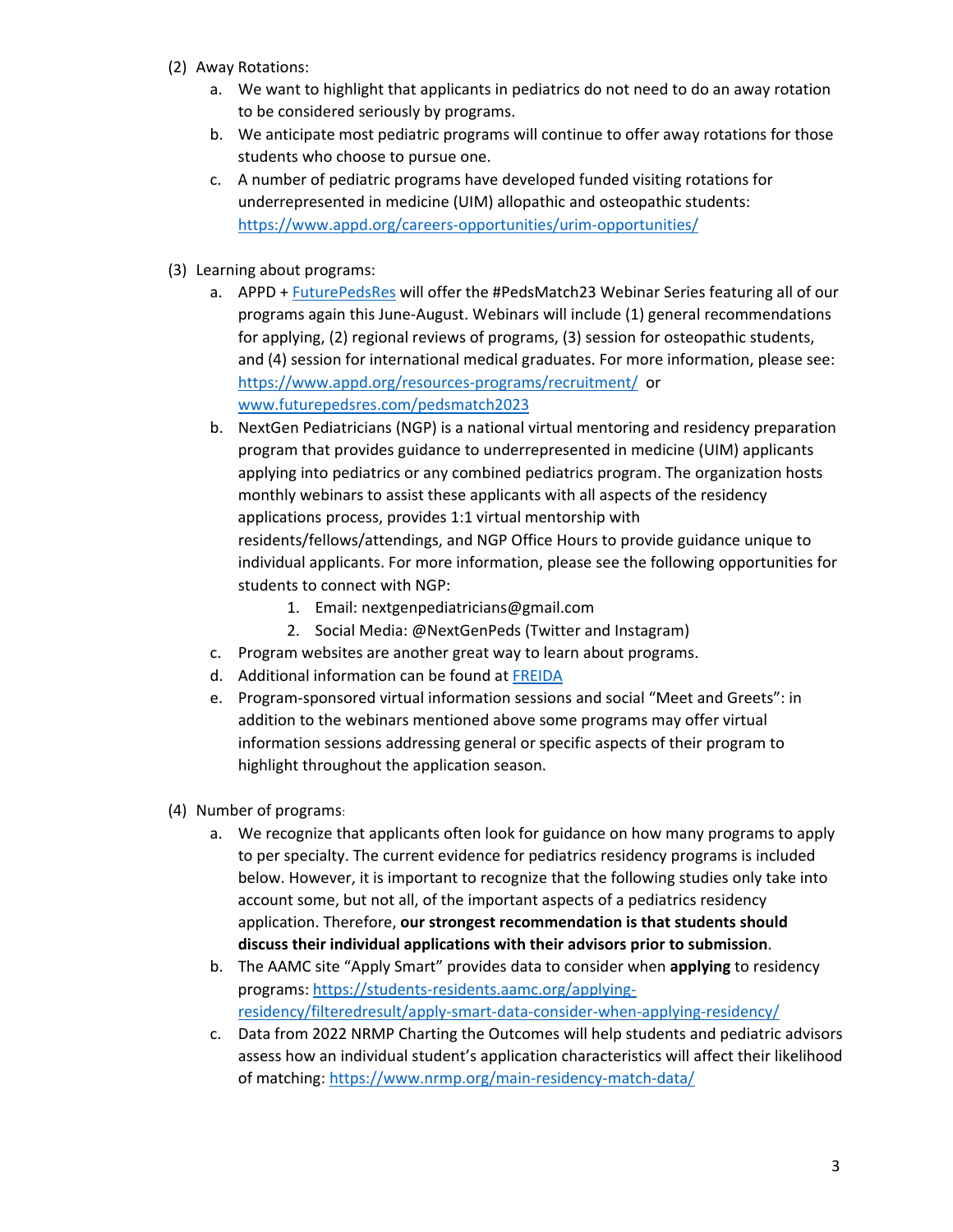- d. **To reiterate each student should discuss their individual situation with their pediatric advisors to determine the number of residency programs they should apply to. As a broad, general recommendation, most students do not need to apply to more than 20 programs unless they have had some academic difficulty, are couples‐matching, or are advised to by their pediatric medical school leadership.** We want to ensure that applicants get a holistic review, but this will be difficult to do if programs are flooded by applications.
- (5) ERAS Supplemental Application, Geographic Preferences, and Signaling:
	- a. With feedback from APPD, COMSEP, FuturePedsRes, and NextGenPediatricians, we have decided to join the ERAS Supplemental Application Pilot for 2022-2023. More info at: https://students-residents.aamc.org/applying-residencies-eras/supplementaleras‐application
	- b. This includes 3 components:
		- 1. Supplemental application with 5 most meaningful activities highlighted (top 5 activities out of extracurricular/research/job/etc) and why
		- 2. Geographic preferencing (applicants able to identify top 3 out of 9 regions or say "no geographic preference")
		- 3. Signaling (applicants able to identify top 5 programs that they would like to interview at)
			- a. **We recommend that applicants signal their home program if it's one of their top 5, unless their program says it is not necessary.**
			- **b. We recommend that applicants signal any away rotation programs if they are one of their top 5.**
- (6) Interview Offers
	- a. **Highly consider letting the program know if you won't be interviewing with them by November 15th. And definitely let programs know at least 2 weeks ahead of time if canceling an interview.** This will allow programs to open these spots to other candidates.
- (7) Pre‐interview:
	- a. Please make sure you have a secure internet connection for your interview. If you have any concerns about this, please let the student affairs office or your advisors know and they can help you.
	- b. Please review any materials the programs send you in advance of your interview.
- (8) Interviews:
	- **a. Please do not record interviews.**
- (9) Post‐interview communication:
	- a. We discourage post-interview communication unless it is a thank you note (and this is considered optional) or you have specific questions or updates to provide.
	- b. Please do not send letters of intent or "love letters".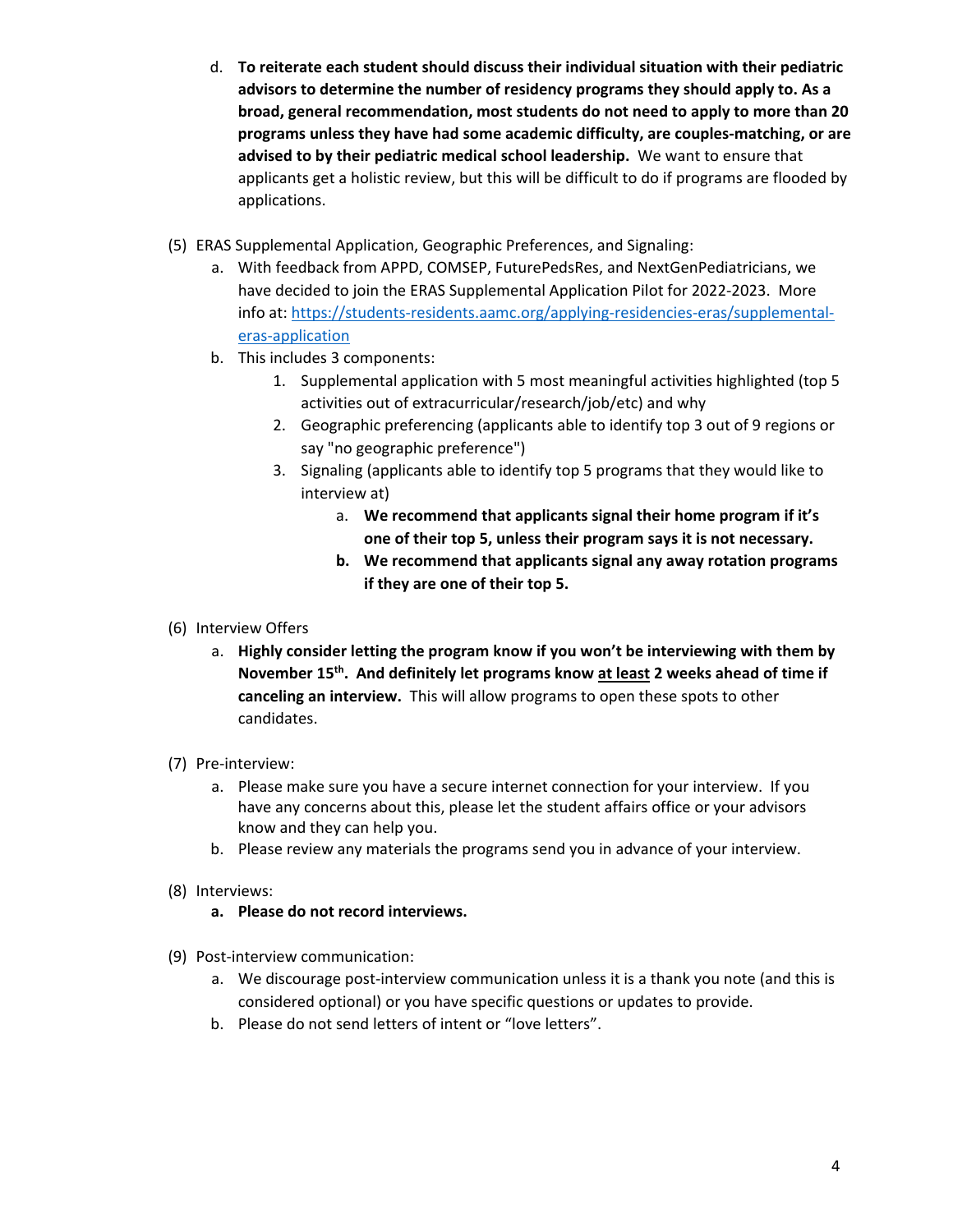- (1) To provide adequate exposure to pediatrics and pediatric subspecialties:
	- a. Consider how to help students at your institution learn more about pediatrics and pediatric subspecialties in general.
	- b. APPD + FuturePedsRes will offer the #PedsMatch23 Webinar Series this year. Webinars will include (1) general recommendations for applying, (2) regional sessions to share programs, (3) session for osteopathic students, and (4) session for international medical graduates. For more information, please see: https://www.appd.org/resources‐programs/recruitment/ or www.futurepedsres.com/pedsmatch2023
	- c. NextGen Pediatricians (NGP) is a national virtual mentoring and residency preparation program that provides guidance to underrepresented in medicine (UIM) applicants applying into pediatrics or any combined pediatrics program. The organization hosts monthly webinars to assist these applicants with all aspects of the residency applications process, provides 1:1 virtual mentorship with residents/fellows/attendings, and NGP Office Hours to provide guidance unique to individual applicants. For more information, please see the following opportunities for students to connect with NGP:
		- 1. Email: nextgenpediatricians@gmail.com
		- 2. Social Media: @NextGenPeds (Twitter and Instagram)
	- d. Please limit any individual program virtual open houses to a single virtual open house, which is recorded and available for applicants. Please consider attendance at open houses to be optional and do not use as an indication of an applicant's interest.
- (2) Away Rotations:
	- a. Aligned with our goals of developing a more diverse workforce, consider offering in‐ person or virtual visiting clerkships for UIM allopathic and osteopathic students: https://www.appd.org/careers-opportunities/urim-opportunities/ If programs would like to list their UIM visiting rotation on this site, please fill out this brief form: https://forms.office.com/pages/responsepage.aspx?id=4EPAu3WMOEae1Lbl36nk6zIxj J26stRFoLxV1Kd1rORUMzk5NVoxRThKMTBBNzBUUlY3MTBKRjlJSy4u
	- b. Look out for an upcoming list of best practices for UIM Rotations: https://www.appd.org/careers‐opportunities/urim‐opportunities/
- (3) ERAS Supplemental Application, Geographic Preferences, and Signaling:
	- a. With feedback from APPD, COMSEP, FuturePedsRes, and NextGenPediatricians, we have decided to join the ERAS Supplemental Application Pilot for 2022-2023. More info at: https://students-residents.aamc.org/applying-residencies-eras/supplementaleras‐application
	- b. This includes 3 components:
		- i. Supplemental application with 5 most meaningful activities highlighted (top 5 activities out of extracurricular/research/job/etc) and why
		- ii. Geographic preferencing (applicants able to identify top 3 out of 9 regions or say "no geographic preference")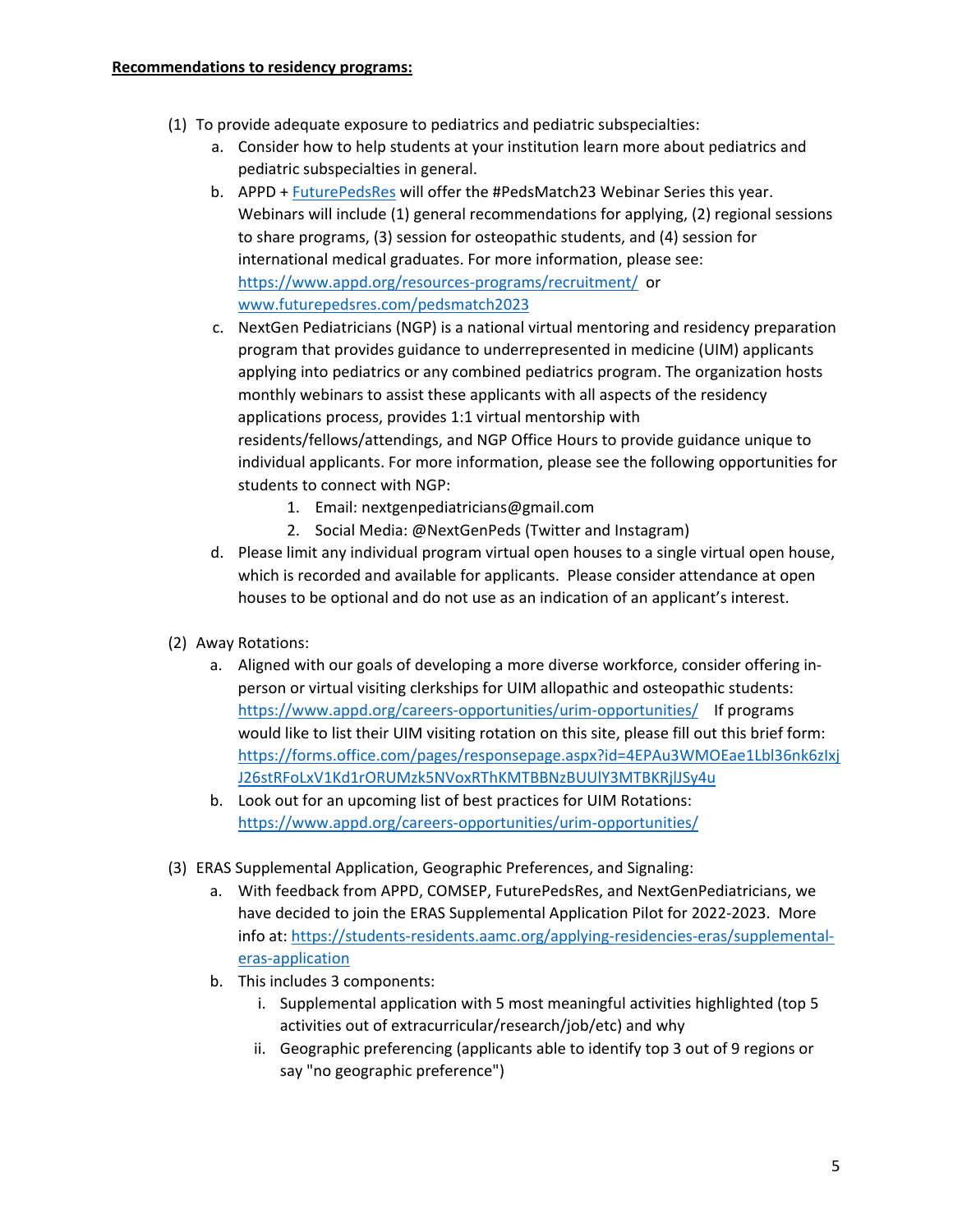- iii. Signaling (applicants able to identify top 5 programs that they would like to interview at)
	- **1. We recommend that applicants signal their home program if it's one of their top 5, unless their program says it is not necessary.**
	- **2. We recommend that applicants signal any away rotation programs if they are one of their top 5.**
- (4) Reviewing applications:
	- a. **We support holistic review of applications**, recognizing that access to different clinical, research, extracurricular, work, and other experiences vary significantly at baseline due to structural and systemic barriers due to race/ethnicity, gender, gender identity, LGBTQ+, disabilities, socioeconomics, and have been further impacted by the COVID‐19 pandemic.
	- b. Recognize that many medical students will have experienced non-traditional clerkships during the pandemic, including virtual learning experiences and on‐line educational programming.
	- c. Decrease any requirement of peds‐specific letters to one peds letter.
	- d. Do not require that a sub‐I be completed by time of initial application review.
	- e. Do not require that Step 2CK be completed by time of initial application review.
- (5) Offering interviews:
	- **a. Please do not offer any interviews before Tuesday, October 11th, to allow all programs 2 weeks to review applications and promote holistic review.**
	- b. Offer at least as many interview spots as applicants invited
	- c. Interview offers should be sent in the late afternoons, recognizing that applicants are often busier with clinical work in the morning (please note time zones).
	- d. Allow a minimum of 72 hours to respond to interview invites before releasing the spot to another applicant.
	- e. Recommend letting all applicants know if they will be offered an interview, waitlisted, or not offered an interview by December 1 (two months after ERAS opens).
	- f. In preparing for the interview day, recommend asking applicants if they need any accommodations to make their interview experience the most productive possible.
	- g. Please offer a tech check for applicants to test their systems prior to the interview either earlier the same day or at a convenient time prior to the interview.
- (6) Pre‐interview Materials:
	- a. Programs are encouraged to provide as much program information ahead of the interview day as possible so that the interview day can be focused on 1:1 or small group interactions.
	- b. Recommend updating websites, digital brochures, videos, and other resources that highlight important aspects of your program
	- c. Consider highlighting/pre‐recording an example teaching session.
	- d. Ahead of the interviews, please share with the applicants:
		- i. What platform will be used for the interview (e.g. WebEx, Zoom, BlackBoard)
		- ii. Specific information about back‐up procedures to use if there are technical issues (e.g. exchange of cell/phone numbers)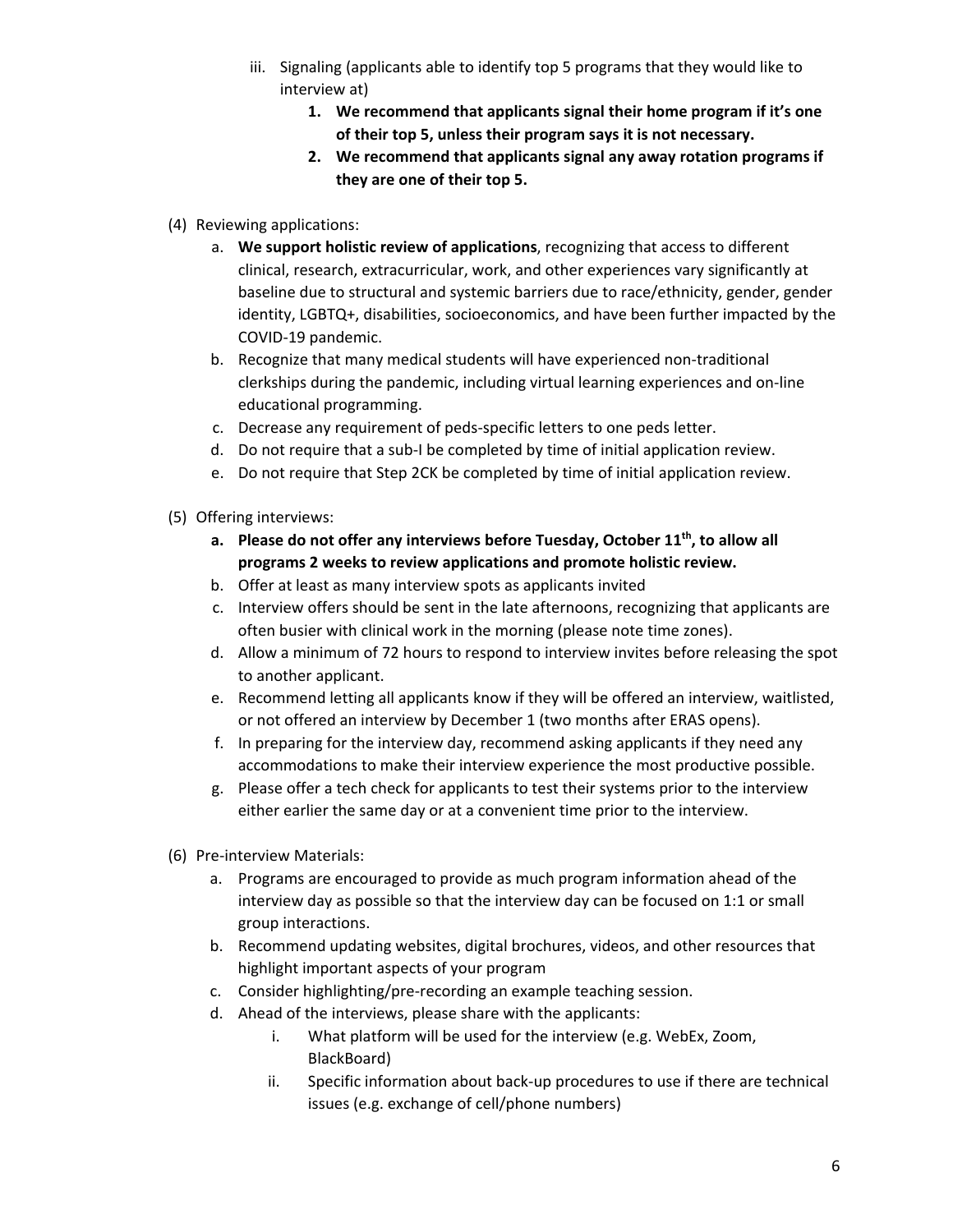- iii. Structure of the interview day
- iv. Planned format for the interview(s) (e.g. open format conversations, faculty asking specific questions)
- (7) Interviews:
	- a. We strongly recommend only offering virtual interviews for this year's Match cycle for the reasons listed on page 1 of this document.
	- b. Virtual interviews should be used for all applicants, including local ones, to have a more equitable process.
	- c. Programs should develop strategies that will showcase your program virtually. The APPD Coordinator Executive Committee has developed an outstanding virtual interview toolkit available in the APPD ShareWarehouse to help programs prepare (https://www.appd.org/resources‐programs/share‐warehouse/).
	- d. Please offer the daytime components of the interview day (individual interviews, conferences, tours, etc) on the same day (i.e., not spread across multiple days) to make scheduling easier for applicants.
	- e. Remember the time zones that your applicants are in when scheduling interview days.
	- f. It is reasonable to offer a few optional virtual informational sessions/programmatic overviews or social/meet and greet with residents/fellows over the course of the interview season that are not on the official interview day.
	- g. Consider hosting an optional virtual information session with UIM faculty and fellows as an informal chance to meet members of the UIM community at the program.
	- h. Please do not record interviews.
	- i. Of note, this recommendation of virtual interviews is only for the 2022-2023 cycle, and we will reevaluate future cycles as we collect more information.
- (8) Second looks:
	- a. For the 2022‐2023 application cycle, we recommend programs **do not host or participate in in‐person second looks.** Offering in‐person second looks can put undue pressure and economic burden on applicants and extend the interview season for both applicants and programs.
	- b. As alternatives to in‐person visits:
		- 1. Programs may provide information about the surrounding area. Applicants have asked for guides/recommendations for applicants to get to know the region/city/area on their own.
		- 2. Programs may hold virtual sessions.
	- c. **If an applicant reaches out to meet during the recruitment process, then we recommend that program leaders not meet in person with the applicant**.
- (9) Post‐interview communication:
	- a. All communication needs to abide by NRMP requirements.
	- b. We recommend post-interview communication to be limited to:
		- i. One follow-up with contact information of leadership/interviewers.
		- ii. One program update at end of recruitment that goes to all applicants together, to remind applicants that they will not hear from you unless they have specific questions.